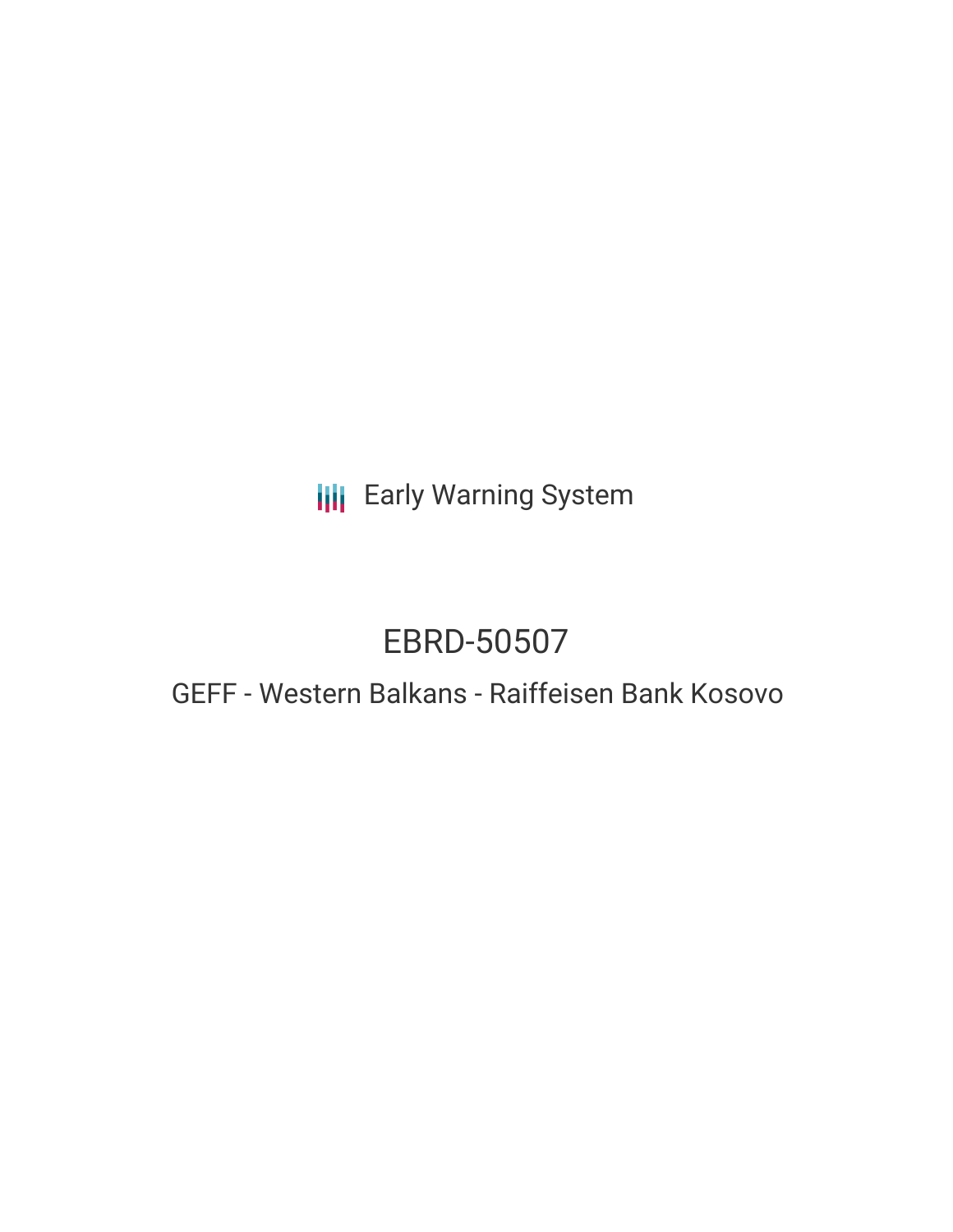

### **Quick Facts**

| <b>Countries</b>              | Kosovo                                                  |
|-------------------------------|---------------------------------------------------------|
| <b>Financial Institutions</b> | European Bank for Reconstruction and Development (EBRD) |
| <b>Status</b>                 | Approved                                                |
| <b>Bank Risk Rating</b>       | FI                                                      |
| <b>Voting Date</b>            | 2020-12-22                                              |
| <b>Borrower</b>               | RAIFFEISEN BANK KOSOVO JSC                              |
| <b>Sectors</b>                | Finance                                                 |
| <b>Investment Type(s)</b>     | Loan                                                    |
| <b>Loan Amount (USD)</b>      | $$6.09$ million                                         |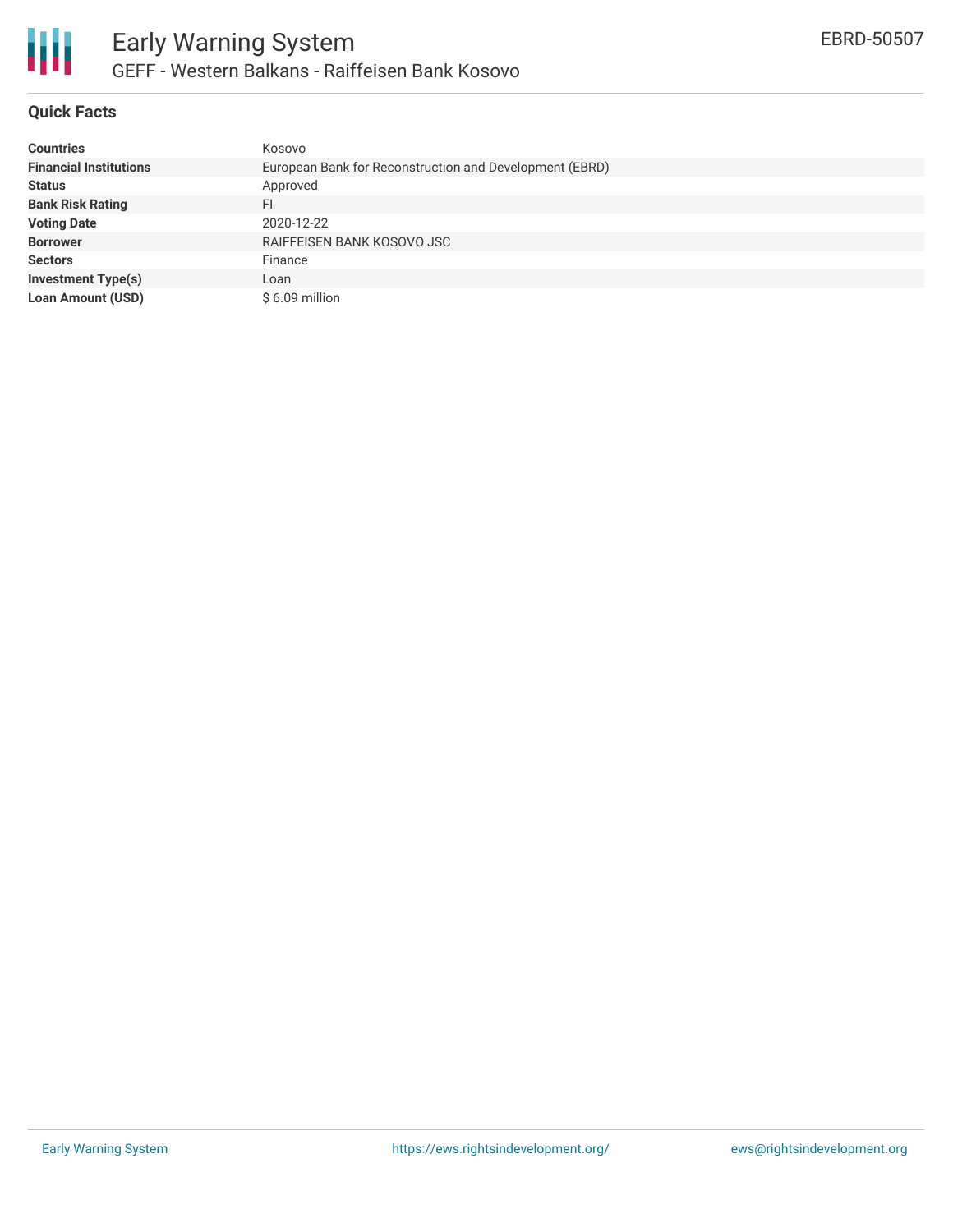

### **Project Description**

According to the bank website, "The transaction supports investments in high-performance energy efficiency technologies, materials and solutions undertaken in, or in relation to, privately-owned residential dwellings or buildings ("sub-projects") in Kosovo. Sub-projects are selected according to technical and financial eligibility criteria set forth in the policy statement for GEFF WB. 100% of the use of proceeds will be related to Green Economy Transition investments."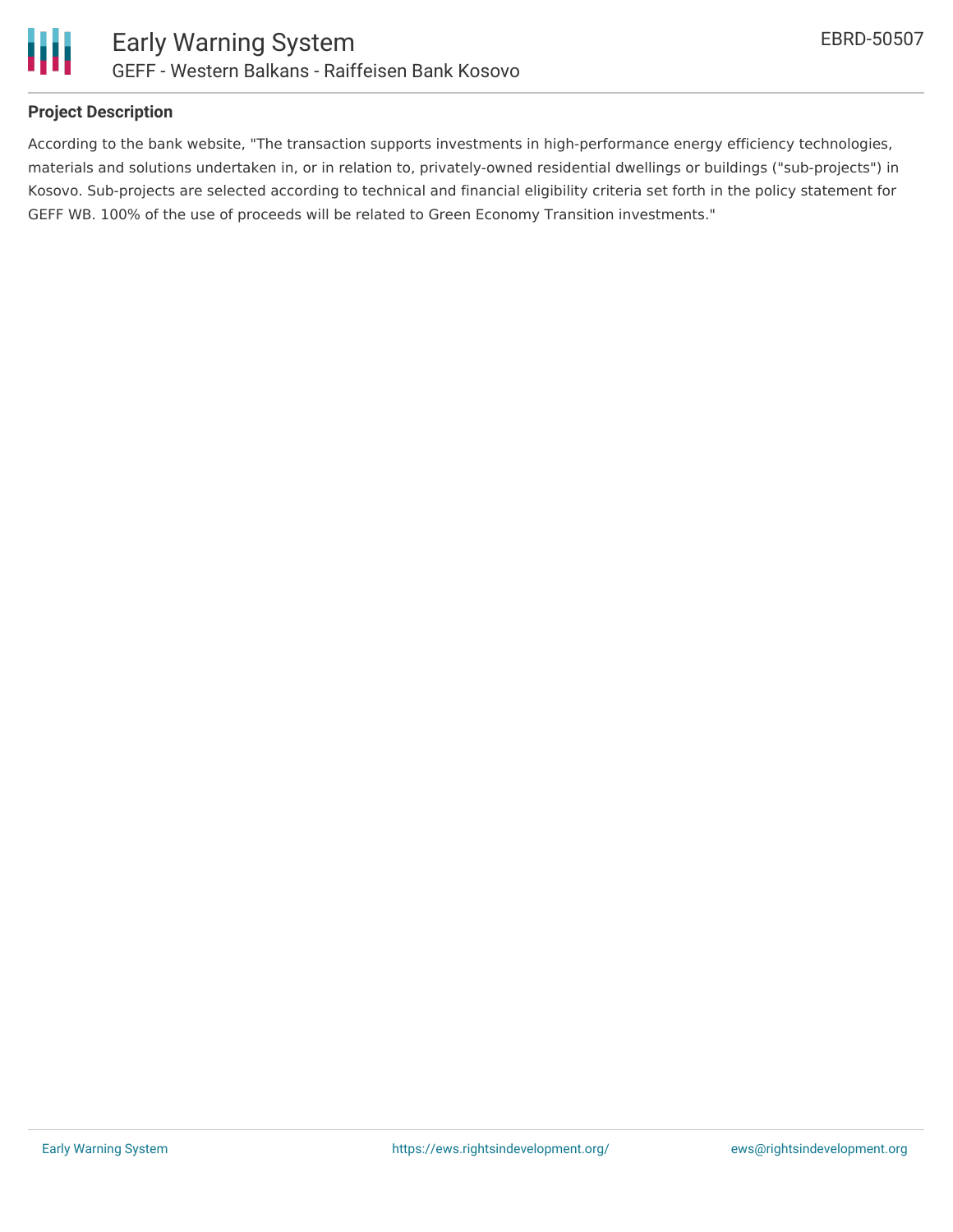

## **Investment Description**

European Bank for Reconstruction and Development (EBRD)